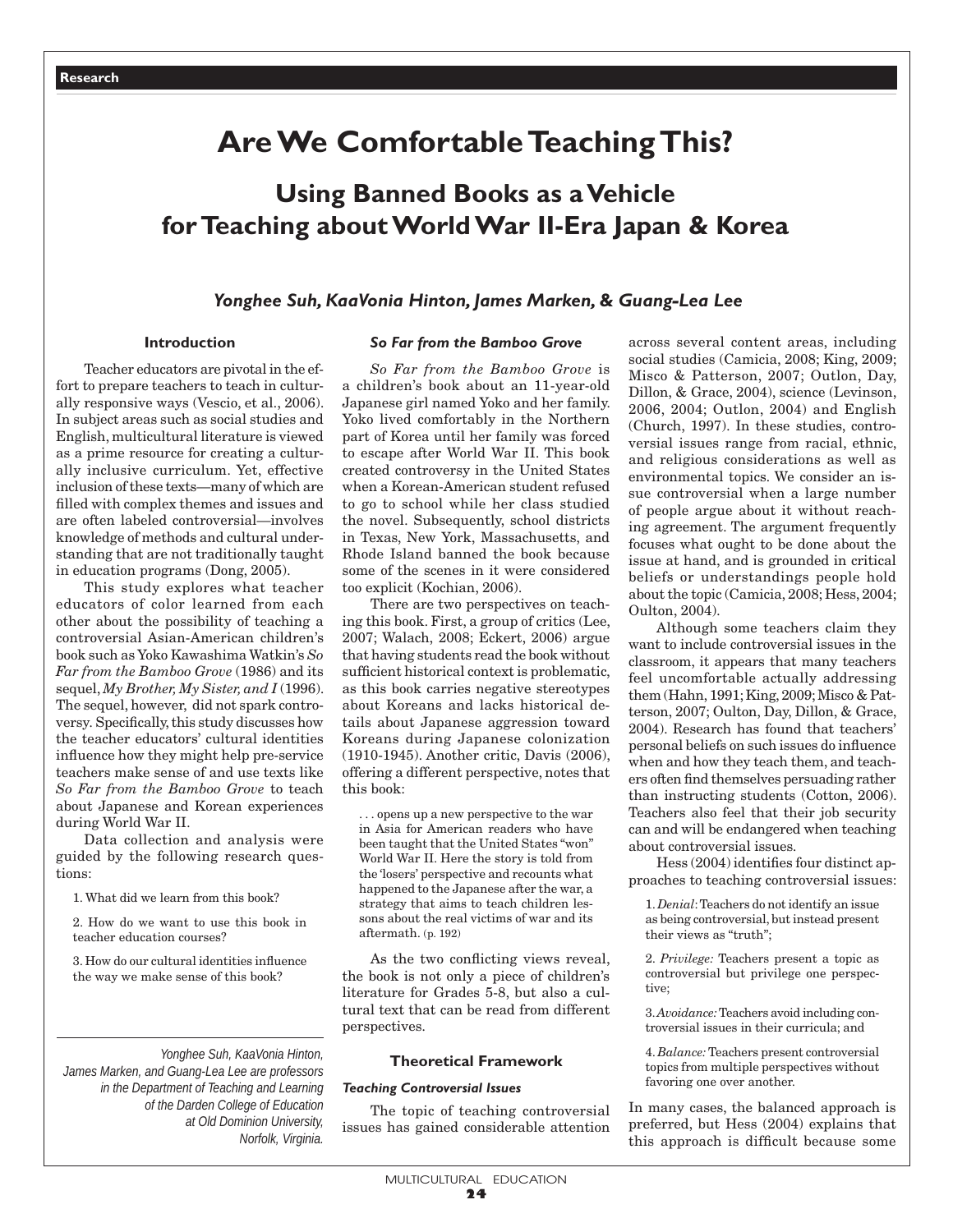people may not identify the issue as being legitimately controversial, and the teacher's ideology will almost necessarily influence the issues and activities they label as being controversial.

## *Self-Study as Teacher Educators' Professional Development*

This research employs self-study as its methodology for three reasons. First, by reflecting on attitudes and beliefs associated with cultural texts—in this case *So Far from the Bamboo Grove* and its sequel, *My Brother, My Sister and I*—the teacher educators in this case can use the study as an opportunity for professional development (Cochran-Smith, 2000; Loughran, Hamilton, LaBoskey, & Russell, 2004; Loughran & Russell, 2002; Schubert & Ayers, 1992; Stuart & Thurlow, 2000). Second, by interacting with colleagues, these teacher educators "confirm or challenge their developing understandings," learn "multiple perspectives," and "justify and interrogate their own assumptions, assertions, and values" (LaBoskey, 2004, p. 859). Third, self-study requires the teacher educators to "formalize their work and make it available to their professional community for deliberation, further testing and judgment" (LaBoskey, 860).

This final point is especially important because, despite the growing number of self-studies in teacher education, there have been relatively few self-studies done by teacher educators of color. In reviewing the history of teachers of color in the United States, Dilworth and Brown (2001) worried that as the nation's student population has become increasingly diverse, teachers thought to be most prepared and knowledgeable about culturally sensitive practices—teachers of color—have declined in number. Likewise, Gay (2010) writes, "learning how to read scholarship about cultural diversity also should be a prominent feature of teacher education curricula, especially that produced by scholars of color who deliberately embed cultural nuances and markers in their writing, as more and more are now doing" (p. 146). Gay also emphasizes that, depending on the teacher educators' cultural/ethnic/racial backgrounds, teachers of color bring their own perspective to understanding and working with their own students.

## **Methodology**

As faculty concerned about preparing pre-service teachers to teach in an increasingly diverse world, four teacher educators established a book club with a self-study focus. They met six times (for one hour each time) over the course of an academic school year to discuss the books *So Far from the Bamboo Grove* and *My Brother, My Sister and I*.

#### *Participants & Contexts*

The four teacher educators of color who participated in this study were Emily and Leigh (Korean females), Jake (Japanese American male), and Karen (African American female) (the names are pseudonyms). The four were recruited because of their different ethnic and cultural backgrounds. During data analysis, each teacher educator was given these pseudonyms and a mutually agreed-upon descriptor that arose from his or her background and stance during book discussions.

For instance, Emily was born and raised in Seoul, Korea. After college, she taught social studies in middle schools in South Korea for several years before moving to the United States to pursue a doctorate degree in social studies education. Emily's descriptor is "Historian/Mediator" because of her background in history and her neutral stance to the book.

Jake is a biracial professor with a Japanese mother and a Caucasian father. Jake's descriptor is "Japanese by Default" because of his family's link to Japan, though Jake himself was born and raised in the United States. After graduating from college, he spent 10 years in Japan teaching English. Jake earned his Ph.D. from a university in the Midwest and is now teaching instructional technology.

Karen is an African-American tenured associate professor who grew up in rural North Carolina. She got both her B.S. and M.A. degrees from North Carolina A&T State University, and later moved to the Midwest where she got her Ph.D. in English Education. Karen's descriptor is "Outsider" because of her distinctively different ethnic background from the other participants, who all have Asian backgrounds.

Leigh is a tenured associate professor who teaches reading courses. She was born and raised in Seoul, Korea. After she completed her Bachelor's degree, she moved to the United States to pursue her graduate education. She has lived in the U.S. for 23 years, and has taught undergraduate and graduate literacy education courses for 16 years. Leigh's descriptor is "Insider" because her view of the book was deeply influenced by her Korean heritage.

All four of the teacher educators

teach in a department in a predominately (64%) White public university located on the southern east coast, an institution specifically committed to preparing future teachers.

#### *Process of the Study*

Data sources for this study vary, including book forms to analyze *So Far from the Bamboo Grove*, recordings and transcriptions of six one-hour-long conversations about the books, meeting notes, and autobiographical sketches. The main data sources were the six hour-long conversations. These conversations were loosely structured and took place in a natural setting (Lincoln & Guba, 1985).

The first two conversations consisted of discussions about the book itself, focusing on personal reactions as readers of the book and the controversies that surround the book. Themes for the next four conversations emerged through and from these first two conversations. Initially, *My Brother, My Sister and I* was added as another reading in order to better understand the first book. Then, the theme of the conversations moved from the readers' personal reactions to the book to the pedagogical use of the book as a controversial, multicultural book in teacher education courses. Lastly, as the conversation continued, another theme was added: how the teacher educators' cultural identities shaped their reactions to the book as readers as well as teacher educators.

#### *Data Analysis*

Grounded theory (Glaser & Strauss, 1967) was used for the data analysis. Once the conversations were transcribed, each of the participants wrote a narrative about one of the other group members, identifying themes and patterns emerging from the data. The three research questions were initially used as coding categories to outline the narratives. Then, themes and patterns such as the issue of the historical accuracy of the book, the representation of Korean and Japanese cultures, and human suffering during the war emerged.

As narratives were compared and contrasted with each other, new themes and patterns—such as discomfort and cultural identity—emerged. Triangulation was done by member checking (Bloor, 1983; Fielding & Fielding, 1988). Once the narratives were completed, each of the participants reviewed the narratives written about them for confirmation and reaction. When there was disagreement about how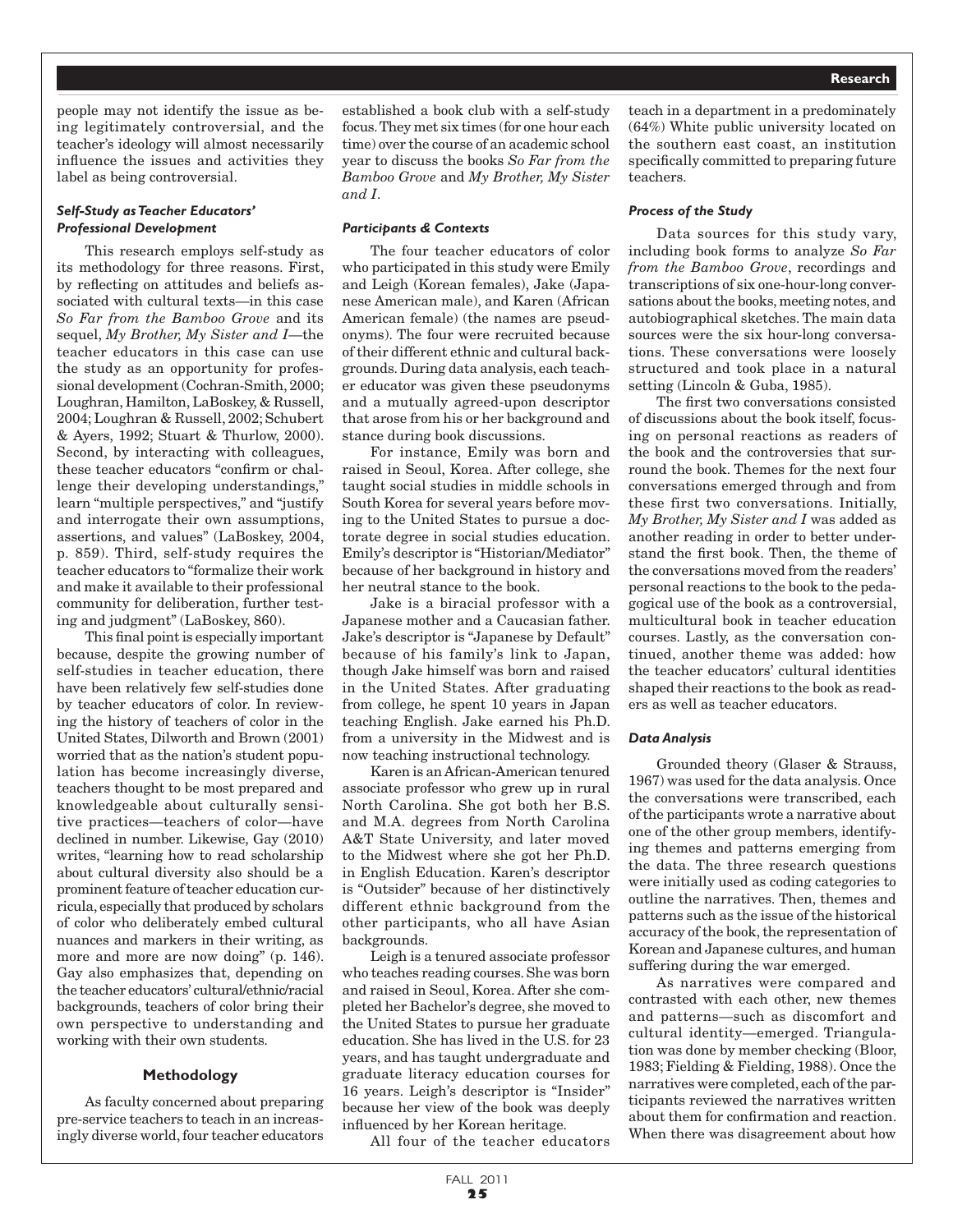the participant was represented in the narrative, further conversations were conducted and results from these conversations were added as data (Schwandt, 2001).

#### **Findings**

The teacher educators' conversations about the book yielded three emergent themes: cultural identity, discomfort related to cultural identity, and historical accuracy.

#### *Emily, Historian/Mediator*

*Cultural Identity:* Emily feels that discussing Watkins' attempt at portraying both Koreans and Japanese in multidimensional ways is important to address in classrooms. She realizes the topics in *So Far From the Bamboo Grove* are controversial, uncomfortable, and difficult to address, but she believes it is a teacher's job to not avoid texts because the teacher is responsible for teaching against such depictions in a manner that problematizes difficult, and often disturbing, historical events in novels.

When a group member voiced concern about how non-Korean students might perceive Koreans based on Watkins' depiction of Korean characters, Emily said,

My sense is that [Watkins] was respecting Korean culture and Koreans in this story. I don't think [she] said derogatory words toward Koreans or Korean culture.

Emily said that when derogatory names are used to refer to Koreans in the book, teachers should help students trace the words back to the character that spoke them and talk about that character's motives. Emily explained,

I don't think [the students] are going to take [the derogatory words] at face value. Maybe they won't think about it very seriously, I guess, but they will understand it within the context, not just in the line itself.

*Discomfort Related to Cultural Identity:* Emily's extensive background in social studies accounts for her unique perspective among the members of the group. She carefully selects her responses to group comments and questions, and she is always careful to phrase them in a neutral manner, virtually free of opinion or personal connection. For Emily, it seems that *So Far From the Bamboo Grove*, and the discussions around it, remains relevant when it is positioned as a sample or an artifact used to discuss how history is interpreted and presented by Watkins.

During one discussion, Emily explained her stance while reading the novel: "When I read this book, I tried to stay away from myself as Korean because I know that there are a lot of concerns from the Korean American community…. [So I decided to] read this book as it is, and see how I like it." At another point in the conversation, she reiterated this view, once again illustrating the importance of attempting to divorce her interpretation of the book from her cultural identity as a Korean woman who could easily empathize with Korean Americans who were offended by the book:

At the beginning of this conversation, I said I tried very hard to distance myself from the story because I understand the Korean-American parents' concerns. But I would also like to have some kind of distance because I want to understand this book, and I'm not very judgmental about it. But still whenever I talk about historical accuracy and about the storyline, I feel like I still talk about myself as Korean.

Emily believes it is important to view the book objectively, but she admits it is a struggle, as cultural identity and lived experience are always a part of a reader's interpretation of a novel.

*Historical Accuracy:* Emily believes *So Far From the Bamboo Grove* can be taught, and she has several suggestions for teaching the novel well. First, Emily suggests that the importance of researching the historical accuracy of events in the novel is essential:

[Watkins] kept talking about Korean Communist soldiers, but history tells us that by this time, August the fifteenth, Korean Communist soldiers were not able to get to the Korean peninsula. It's an historical inaccuracy. [Watkins] was talking about Russians, but we would really like to know if Russians were there at that time or not.

Second, Emily offered ideas about key points a teacher might want to emphasize; for example, the book could be used to illustrate the culture of war: "During war time, people just tried to survive…. Some people are kind, others are not." Emily said the book could also be used to teach students the history of the relationship between Japan and Korea. Emily maintained,

There is a long history between Japan and Korea. They do not treat each other very well. We have to bring in this history.

## *Jake, Japanese by Default*

*Cultural Identity:* Unlike the others,

Jake shares an ethnic background with the Japanese characters in *So Far from the Bamboo Grove*. Jake's mother, who is Japanese, lived in Taiwan during World War II and experienced turmoil similar to that depicted in the novel when the United States bombed Japanese bases in Taiwan and while she was a refugee returning from there to Japan.

Jake has impressively clear knowledge about the Russia/Japan conflict at the end of World War II, and he explained in detail why the Japanese feared Russian soldiers. He also shared information that suggested that Taiwan and Japan now are not as hostile to each other as Korea and Japan were during or after the War.

Jake argued that teachers who share *So Far from the Bamboo Grove* with their students need to be neutral and avoid making judgments:

If I were teaching [the novel], I wouldn't want to be too judgmental about anything because I'd want *them* to encounter the material in their way and make sense of it in a way that's right for them. I might try and guide and push a little using questions or something like that….I'd like to see them come to some appreciation of where they're at and the fact that they don't have to encounter these kinds of things. I hope it would spark their imagination a little bit as to what they would or wouldn't do if they were ever in dire straits like that.

Jake went on to suggest that teachers use questions like the following to encourage students to develop interpretations that make sense to them:

What do you think? How much do you really know about either Korea or Japan after having read this? What do you think you know? Do you think this book tells you anything?

*Discomfort Related to Cultural Identity:* Jake is biracial: White and, as stated earlier, Japanese. He expressed discomfort with the depiction of some of the characters and events, but he also managed to view the book objectively. Jake attempted to disassociate himself from the graphic atrocities perpetrated by Japanese characters in an effort to maintain an emotional distance. At one point during the conversation, Jake said,

Probably I shouldn't say this, but I was just thinking how, in many ways, grateful or thankful that I am that I live in the time that I do and the context that I do. I think within all of us there's a lot of both light and darkness. I think … every human being has both a good and a bad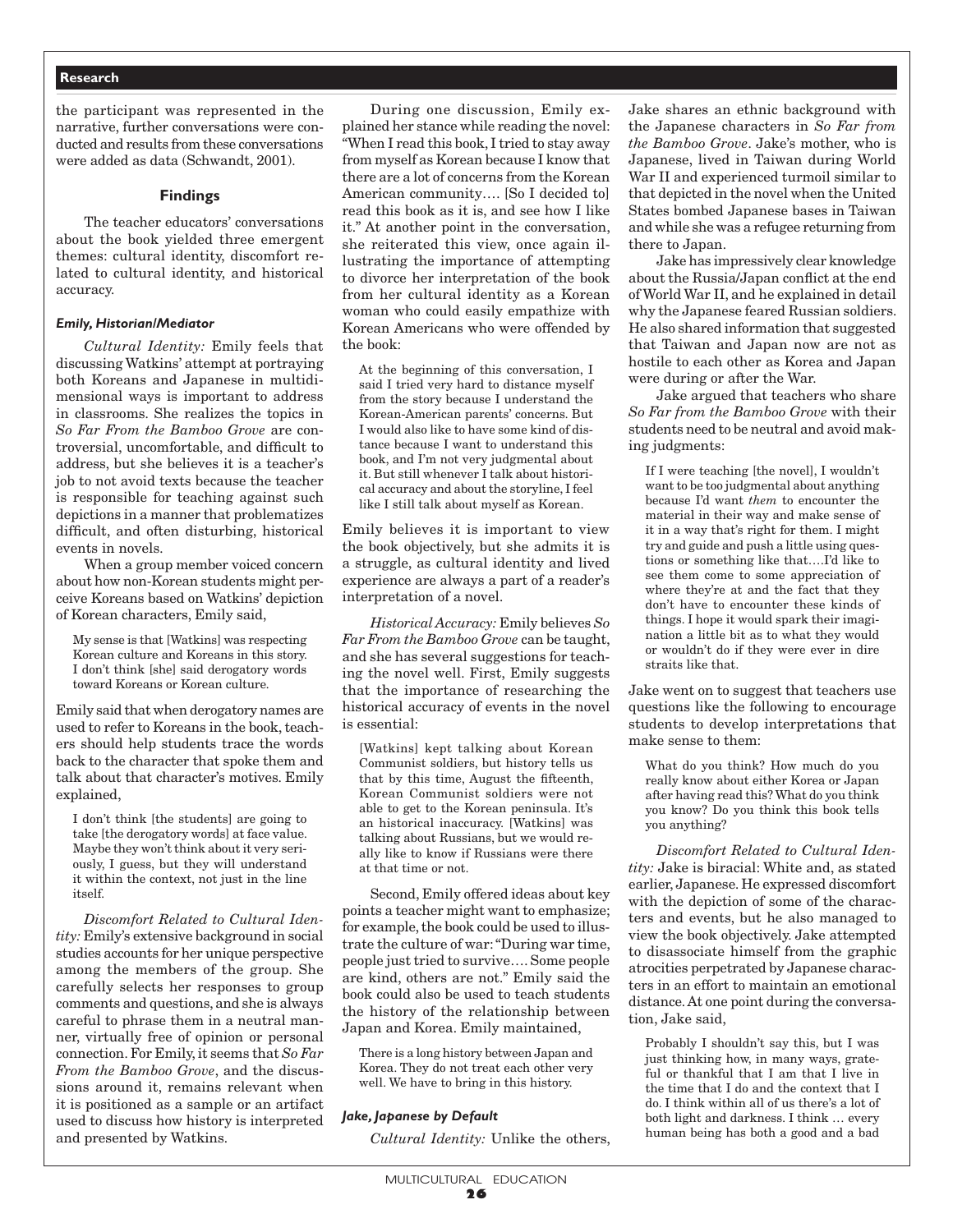side. And to the extent that the good comes out or the bad comes out is dependent a great deal on the circumstances that you find yourself in at the time. I don't know what kind of cruelties I'm capable of, and I'm very thankful that I'm not in a situation where I'm likely to find out either. So to some extent when I'm reading some of these things, that's a lot of what's actually going through my mind. I guess I kind of take a half a step back when I read material like this; I almost need to emotionally disassociate myself a little bit because some of this stuff is really heavy.

While Jake does not attempt to excuse the cruel events and actions of the characters in the novel (or actual historical occurrences), he seems to suggest that those of us outside the time period may not be in the best position to truly grasp the characters' (or actual historical figures') motivations for doing what they did. Jake's response reflects the opposite of what happens within Leigh's response below. Wherein Leigh seemed to have a difficult time believing that her particular cultural group (Koreans) could/ would act in certain ways, Jake does not deny that his (Japanese) or Leigh's could act in such ways, but he does challenge whether those of us outside that time period can *fully* (1) understand the motivation behind their actions and (2) declare that if in a similar situation we would have reacted differently.

*Historical Accuracy:* Jake thinks the events in *So Far From the Bamboo Grove*  are factual, but realizes that since human memory may fade, readers need to be cautious about the historical accuracy of the book. Jake was always more likely to place importance on the essence or spirit of the historical period than on whether individual details were accurate. Even when the conversation would shift from historical accuracy to verisimilitude, as it often did, Jake would emphasize the author's attempt to capture the essence of the period, as in this exchange:

*Leigh:* The novel said that no one wanted to help the girls because the Korean men will be angry and bomb the warehouse. I think this is total fiction. This is misrepresentation. I know the Koreans are angry, but this does not mean that the Koreans are vindictive and they plan to bomb the warehouse.

*Jake:* The author is presenting the fear that was their thinking. Whether or not the Korean men would have done that, is a separate issue. That was their thinking and that's why no one did anything. That was their level of fear.

When Jake did question whether something Watkins included in the book was real, such as the school the main character, Yoko, attends, he researched it, and told the group what he learned: "The Sagano Girls' School is still in operation. Her whole experience at the Sagano Girls' School [was negative]." Though the girls' cruelty toward Yoko bothered him, Jake never questioned whether it was accurate, he simply used it as an opportunity to discuss human connections: "Even in those depths, you find the friends, you find the people who will talk to you and will accept you as a human being, so Mr. Naido, for example, [served that purpose for Yoko]."

#### *Karen, Outsider*

*Cultural Identity:* Although Karen did not share a cultural or ethnic background with anyone in the story, she used her own background to make sense of and relate to the characters. For example, she reacted to sections of the story where the Japanese children, fluent in Korean, successfully pretended to be Korean in order to escape detection. "That interested me, too, this business of passing…putting on the clothes and pretending to be Korean to get to escape or get to safety, really intrigued me." And later,

. and that happens or happened within African-American culture and sometimes it still does. Where people have reported being with the dominate culture and them saying derogatory things and then the person either deciding—I'm going to stand up and say how dare you, you don't know who you are in the midst of—or I'm just going to be quiet and I'm just going to pretend like I'm one of you.

In addition, in response to the comment from Leigh above wherein she expressed skepticism that Korean men would really bomb a warehouse containing Japanese people, Karen responded, "Do you believe in White people lynching Black people and anyone else they did not like? They just lit them on fire." The individual who originally wrote Karen's narrative interpreted Karen's reaction as her reaching into her African-American heritage and universalizing it: If Whites are capable of such behavior, then Asians (specifically Koreans) are too.

Subsequent member checking put the statement in a different light. Karen explained that her intent was more to challenge Leigh; if she can believe that Whites would engage in the behaviors Karen described, why can't she believe that Koreans could engage in similar behaviors? So the point was not so much one about human capacity for wrong or even evil behavior, rather it was a probe to gauge Leigh's thinking.

*Discomfort Related to Cultural Identity:* Although Karen did not evidence much discomfort with the events depicted in the book itself, she again was able to use her own background and experience to wonder about how other Westerners might interpret the events in the book.

That's one of the things that kind of scares me about when people want to give books like this to students and say…learn something about this cultural group from this book. I'm just very uncomfortable with that…I think that's a lot to ask of a book. …If you give a kid the book *Push* by Sapphire, and say, "Learn something about Black people from this…"

 Though she left the thought unfinished, all in the group understood her point. Without a solid background, readers might very well be prone to misunderstanding.

*Historical Accuracy:* Karen's "outsider" status became evident when she mentioned early on that she is not familiar with the history of the relationship between Korea and Japan during World War II:

I was not very familiar with the history and so I found myself asking a lot of questions that students may want to know if a teacher does not situate this with a better context. I had no idea why the Koreans were so upset with the Japanese. I really didn't.

And while not outright questioning the accuracy of the depiction, Karen does wonder about the meaning of some of what was related in the book. At one point there is a discussion of clothing and being able to tell a person's ethnicity by their dress.

So did that mean that people opted, based on their nationality, to wear certain styles of clothing? Or was it because Korea was occupied or was colonized by Japan? Were they forced to wear certain clothes?

Presumably Karen would feel differently about the situation depending on whether the former or the latter were true. As she later said, "I just wasn't sure how far colonization went, because you know, sometimes when people take over something, they try to take over everything."

#### *Leigh, Insider as a Korean*

*Cultural Identity:* Leigh related to *So Far from the Bamboo Grove* in a couple of different ways. As a person who was born and educated in South Korea before she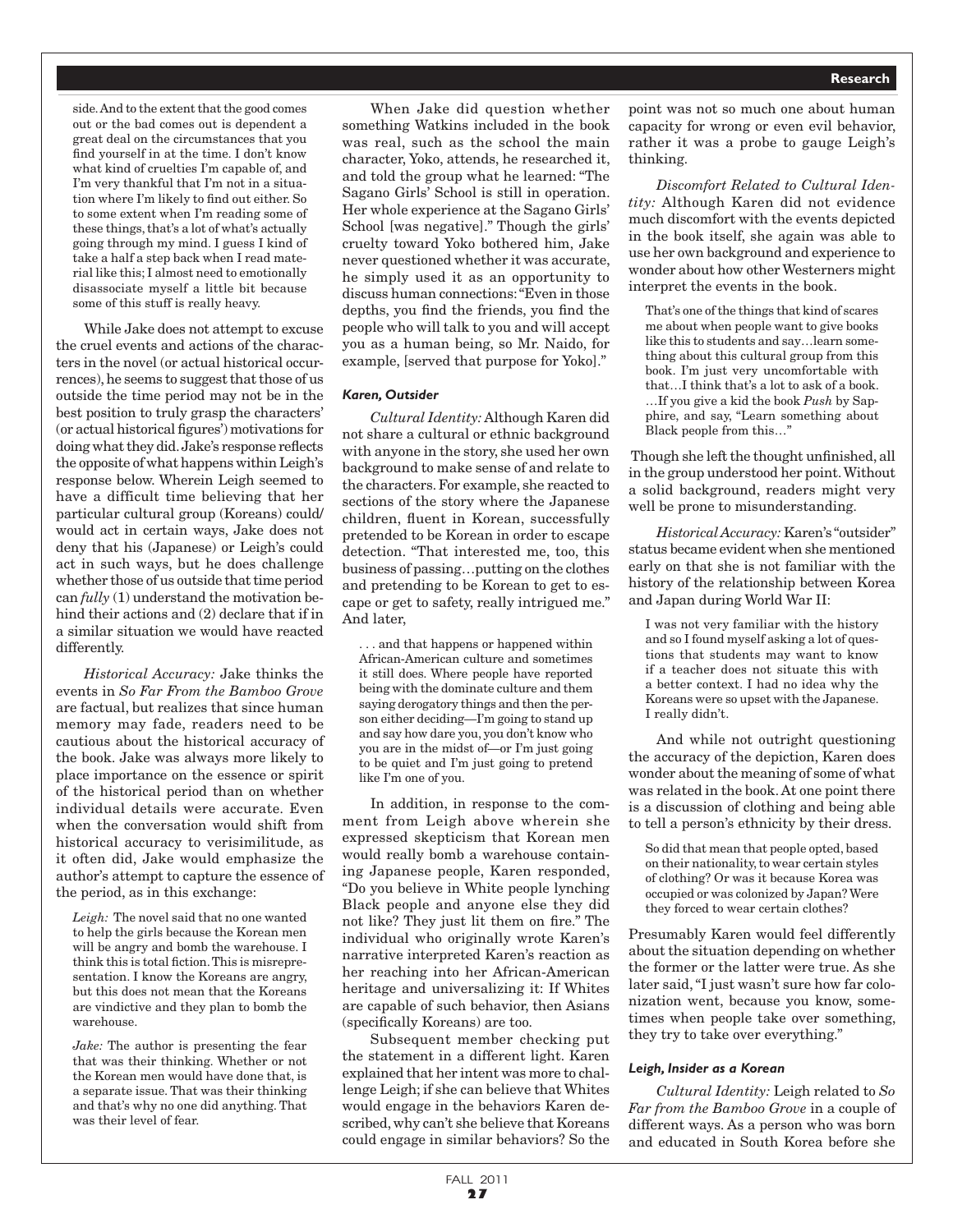came to the United States for graduate study, Leigh did not shy away from having her voice heard as a South Korean who cares about the way her own ethnic group is represented in the book. Pointing out the scenes where Koreans humiliate Japanese women in public, Leigh commented,

It [the book] said that no one wanted to help the girls because the Korean men will be angry and bomb the warehouse. I think this is total fiction. This is misrepresentation. I know the Koreans are angry, this does not mean that the Koreans are vindictive and they planned to bomb the warehouse.

She continued, "Americans that are reading this piece may think, wow. As a Korean person, I am afraid American readers will not have facts [about what happened]" and that will "misrepresent the nature of beautiful Korean culture."

While Leigh worries about the potential impact of this book on American readers' image of Korea, she related personally to the main characters. Yoko and her brother and sister experience hardships when they escape the Korean peninsula and after returning to Japan. She mentioned, "I was so amazed of these young girls' strength and their survival skills."

She used her own childhood experience and experience as a Korean immigrant to the United States to make sense of their experiences. For instance, when discussing the episode where Ko, Yoko's sister, yelled at Yoko's effort to search for food on the street in order to celebrate their brother's birthday, Leigh mentioned, "Their arguments also reminded me of childhood fighting with my own older sister growing up, so it actually gave me a lot of smiling moments." She also added,

They used the apple boxes as a dinner table. That also reminded me of the early years of difficult immigrant life. I first came to this country with one suitcase. Didn't have anything to eat off of, so I used the cardboard box, upside down, and that was my dinner table (laughs).

*Discomfort Related to Cultural Identity:* Although she felt a connection to the characters, it is worth noting that Leigh responded strongly against the book. Leigh appeared uncomfortable and puzzled when Koreans were depicted negatively. For example, when a Japanese character in the book refers to Koreans as "lousy people" Leigh said,

[the book] says, 'lousy Koreans'. It's namecalling. So name-calling, you know, it can instill a belief that Koreans are associated with lousiness, lousy people. So there is a danger of creating that prejudice, new prejudice, maybe. Kids might not have any prejudice toward Koreans. They may have never met any Koreans, but reading this, because they are so naïve, with a clean slate, this can add…[ prejudice].

Not only concerned about the misrepresentation of Korean people in the book, Leigh raised questions about the truthfulness of some of the episodes in the book and eventually the genre of the book. Regarding the scene that mentions Korean men raping Japanese women on Independence Day, Leigh asked,

Do you believe that rape happened on Independence Day [when everyone celebrated Korea's political independence from Japan]? I think that this [book] is a biographic sketch. [But] I think some of the stories are made up. I just think it did not happen.

Given the "fictional" element of the book, Leigh argued that *So Far from the Bamboo Grove* is a biographical sketch but should be considered juvenile fiction.

Leigh was also uncomfortable about the fact that teachers who might not know much about the historical context of the story can use the book in their classrooms. She explained that this book was considered a controversial book "because of many negative images [of Korean people]" and that "they [teachers] may not be as sensitive as I" when they teach it.

For that reason, Leigh suggested that "we [teacher educators] provide guidance for teachers" and "provide more background information so students will not take away… [the negative image of Korean people]." In addition to emphasizing, "We [teacher educators] need to write a list of supplementary materials for the teachers," she said, "If the teachers want to use this book, they need to use another book that shows a Korean perspective during World War II."

*Historical Accuracy:* In terms of historical accuracy, Leigh noted that *So Far from the Bamboo Grove* misses some significant historical facts such as the accurate year and date of Korean Independence Day and the reason why Japan lost the war (e.g., the atomic bombing). She pointed out,

Korea declared its Independence from Japan on August 15, 1945. I think this is a very important historical date. [The book] says the story starts on July 29, 1945. That is actually 15, no 14 days, after the Independence Day and the book does not say when was the Independence Day. So the book only talks about two weeks after that event.

She explained the date of the Independence Day is important because what happened that day was the reason why "Mother, Ko, and Yoko decide to flee their home, their neighbors, [and] their friends forever." Another fact that Leigh believes is "not there" is that "Japan occupied Korea for 45 years." Leigh mentioned, "45 years, a half century, is to be highlighted, I think. The time period when this event [Japanese occupation of Korea] occurred."

Although Leigh pointed out the missing historical facts in the novel, she admitted that the atmosphere of the time period was accurately depicted in the book and, as a reader, she learned that Japanese felt fear of revenge from Koreans at the end of the occupation. She commented,

Yoko said she hasn't had a night of sleep in two weeks because of the air raids. You can imagine the bombing, the sound, the gunshots, and that horrible personal experience that Yoko went through.

Leigh also quoted Yoko, "No Koreans know that the Japanese family was leaving the town" and said, "I guess they have to flee the area secretly because if the Koreans find out what will they do? Will they capture the family and hurt them?" Leigh also said she learned how horrible the war could be. During the wartime, Japanese soldiers hurt not only Koreans but also Japanese and at times people tossed the bodies of dead babies from the medical trains. She also learned historical facts such as: Japan was at war with not only the United States, but the British for four years.

#### **Discussion**

One of the first observations that became obvious when examining the responses of the four teachers to Watkins' work was the diversity of the reactions. This was consistent with our observation earlier that individual teachers react differently to controversial topics. Hess's (2004) framework provided an enlightening lens through which to view the reactions of the four teachers. Leigh seemed closest to *denial*, or perhaps *privilege*. She was convinced of the truth of her position regarding Koreans and Korean culture. When the book presents events that were at odds with Leigh's vision of Korea, she dismissed the portrayal as fictional.

The other three seemed to have a more *balanced* approach. Emily was the one who was probably the most typical example of someone trying to take a balanced approach in Hess's sense. She discussed how she deliberately monitored her emotional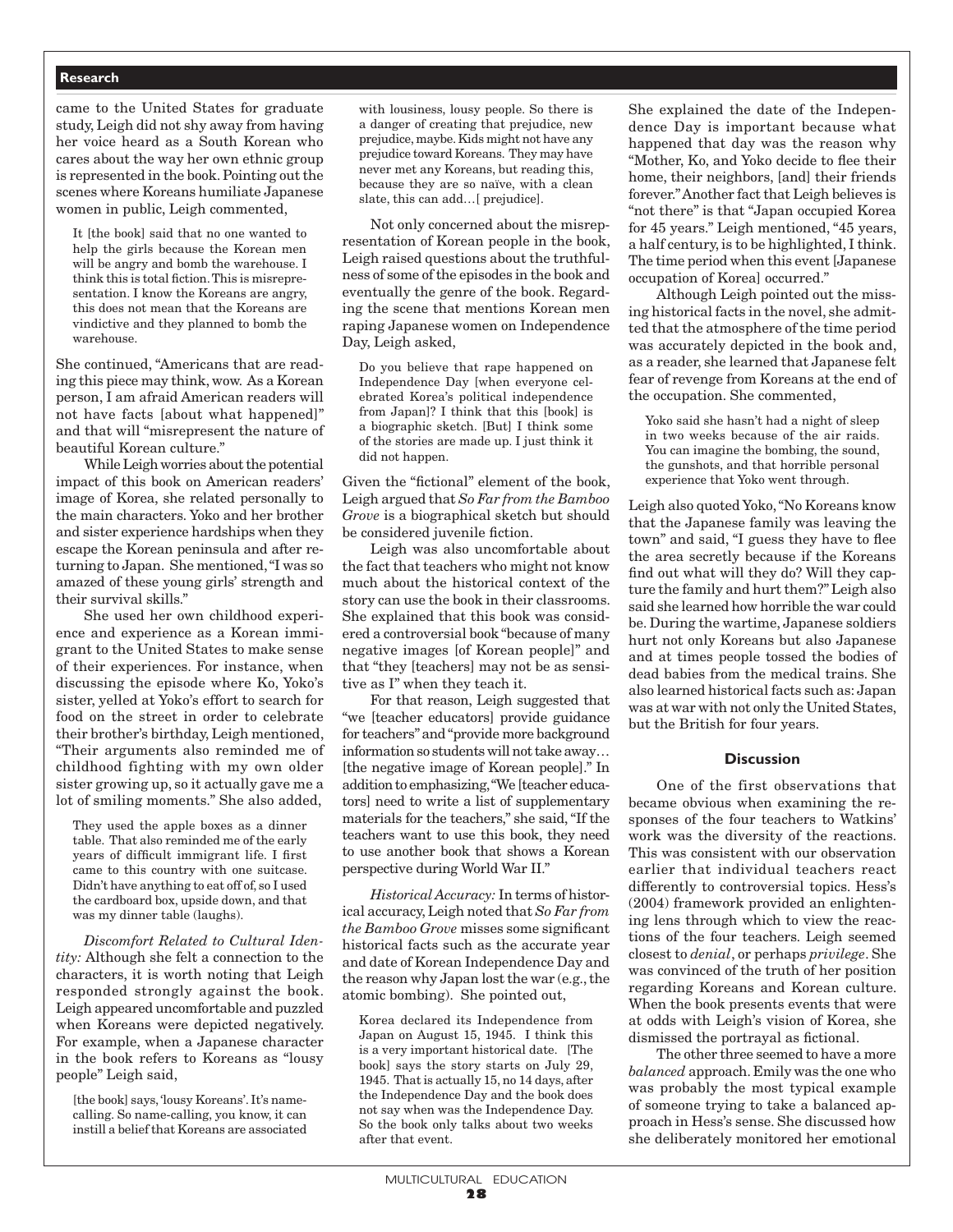reactions and moved herself from siding with fellow Koreans to a more neutral stance. This was consistent with Hess's (2004) description of a teacher trying to teach without favoring a particular perspective.

Jake, too, seemed to use emotional detachment as a way of achieving balance, though in his case from the opposite side. As his descriptor, Japanese by Default, implies, however, he did often end up taking or explaining the Japanese side. This was no doubt to some extent an artifact of the fact that he was the only person in the group with a Japanese background. It is probably also true, however, that having been raised in the United States put some distance between Jake and a stronger Japanese identity. Had he been born and raised in Japan (as Leigh was in Korea), he might have had a different reaction to the story.

The truest outsider in the group was Karen, who also showed balance. Unlike the others, her balanced approach seems to be an artifact of her outsider status. Having cultural ties to neither Korea nor Japan meant she had the least personal emotional investment in the depictions of the story. Her reactions were based on her own history as an African-American woman concerned with multicultural education and critical approaches to literature.

Karen's inquisitive stance and her recognition of the limits of her own knowledge were the defining characteristics of her reaction to the story. She knew what she didn't know, and this tempered her reaction; nonetheless, her grounding in her own experience did allow her to challenge others in the group, as she did with Leigh. Further, she was able to use her own cultural identity to create links for herself as a reader with the characters in the book, as when she picked up on the Japanese children successfully passing as Korean.

The reactions of the teacher educators in this study appear to support Hess's framework. The extent and type of emotional investment that a teacher has in a topic can strongly influence which of Hess's categories that teacher may fit. Leigh's strong reaction was noted (and welcomed) by the group with much laughter and humor. But there did seem to be an underlying consensus among the group that students should be able to form their own opinions and that teachers should not try to indoctrinate their students.

#### *Discomfort*

One of the emergent themes identified by the teacher educators was the

discomfort felt with the book. However, it was interesting that this discomfort took different manifestations depending on the reader. Of all the themes, this was perhaps the one where the group was most divergent. Everyone seemed to feel discomfort for different reasons. Emily and Leigh were perhaps the closest to each other. Emily acknowledged her emotional and cultural ties to Korea and to those who might be offended by the book, but deliberately pulled herself back to a more neutral stance. Leigh apparently felt no such compulsion, taking the strong stance that since she was more sensitive to the issue she (or others like her) should provide guidance for the presumably less sensitive non-Korean teachers who might use the book in the classroom.

The reaction of the non-Koreans in the group to some extent supports Leigh's supposition: neither Karen nor Jake demonstrated the same sort of discomfort as Leigh. To the extent that Karen demonstrated any discomfort with the book, it was in terms of a more general concern about the extent to which one book (or depiction) could serve as evidence for or about a particular group. Jake's discomfort seemed to come less from any cultural association with Japan (though in his role of Japanese by Default, that was to some extent a factor) than from a more personal connection wherein he empathized as the father of a daughter with the father-less daughter Yoko. It was her treatment as an individual that bothered Jake; not so much the depictions of any of the groups in the story.

#### *Cultural Identity*

It perhaps goes without saying that a person's cultural identity will affect how they interpret works of literature. Certainly that was the case here. Leigh identified strongly with her Korean heritage, and reacted strongly to what she saw as unflattering depictions of Korea. Yet Emily, who also identified with her Korean heritage, did not react in the same way. Indeed, she provided an ameliorating contrast to Leigh by specifically stating that she thought Watkins *was* being respectful to Koreans.

This raises the question of interpretation, and of how much of a work is the author's and how much the reader's. Assuming that Watkins never meant to be disrespectful to Koreans, Leigh nonetheless felt disrespected. On the other hand, assume Watkins did have nefarious motive in depicting Koreans as she did; Emily was not affected. On this theme, Emily and

Jake were perhaps the most in tune with each other, as both advocated for a neutral approach by the teacher which would challenge students to explore their own thinking and examine their own reactions.

The findings here also lend some support to the idea that you can be too close to a situation, and that it takes an outsider to make some interesting observations. Neither of the Koreans picked up on scenes where the Japanese children pretended to be Korean in order to get food or safe passage; it was Karen and Jake who commented on that. This is interesting as it raises questions about cultural identity, and what constitutes identity. Though the Japanese children in the story never identified as Korean, they were able to assume enough trappings of Korean identity to pass. This is another area where the novel offers a "teachable moment" about what it means not only to identify as a member of a particular group, but how (or what cues) we use to assign identity to others.

#### *Historical Accuracy*

In this thematic area, as well, we found the most convergence between Emily and Leigh, who both questioned the historical accuracy of specific events or depictions in the book. On one level, such elements would be less open to interpretation, as historical facts can be checked. Jake's point remained an important one, however. A work such as *So Far from the Bamboo Grove,* which relies on remembered events, might not be strictly historically accurate, but can still be true in a broader sense. Interesting discussions can result from exploring that interplay. Karen showed the way, with her curiosity about what she didn't know, and her quest for clarification.

Using such quests for clarification may be a useful springboard for deeper learning through which teachers and students can explore the contrast between a war-time culture and the culture of many students who read the book. Even the otherwise skeptical Leigh agreed that the atmosphere of the time was accurately depicted. Again, this seemed to demonstrate the importance of interpretation. The same work generated both skepticism and immersion in the same person.

## **Conclusion**

Ultimately, the teacher educators in this study agreed that there is value in teaching this controversial multicultural book. Though it contains potentially uncomfortable social and historical issues,